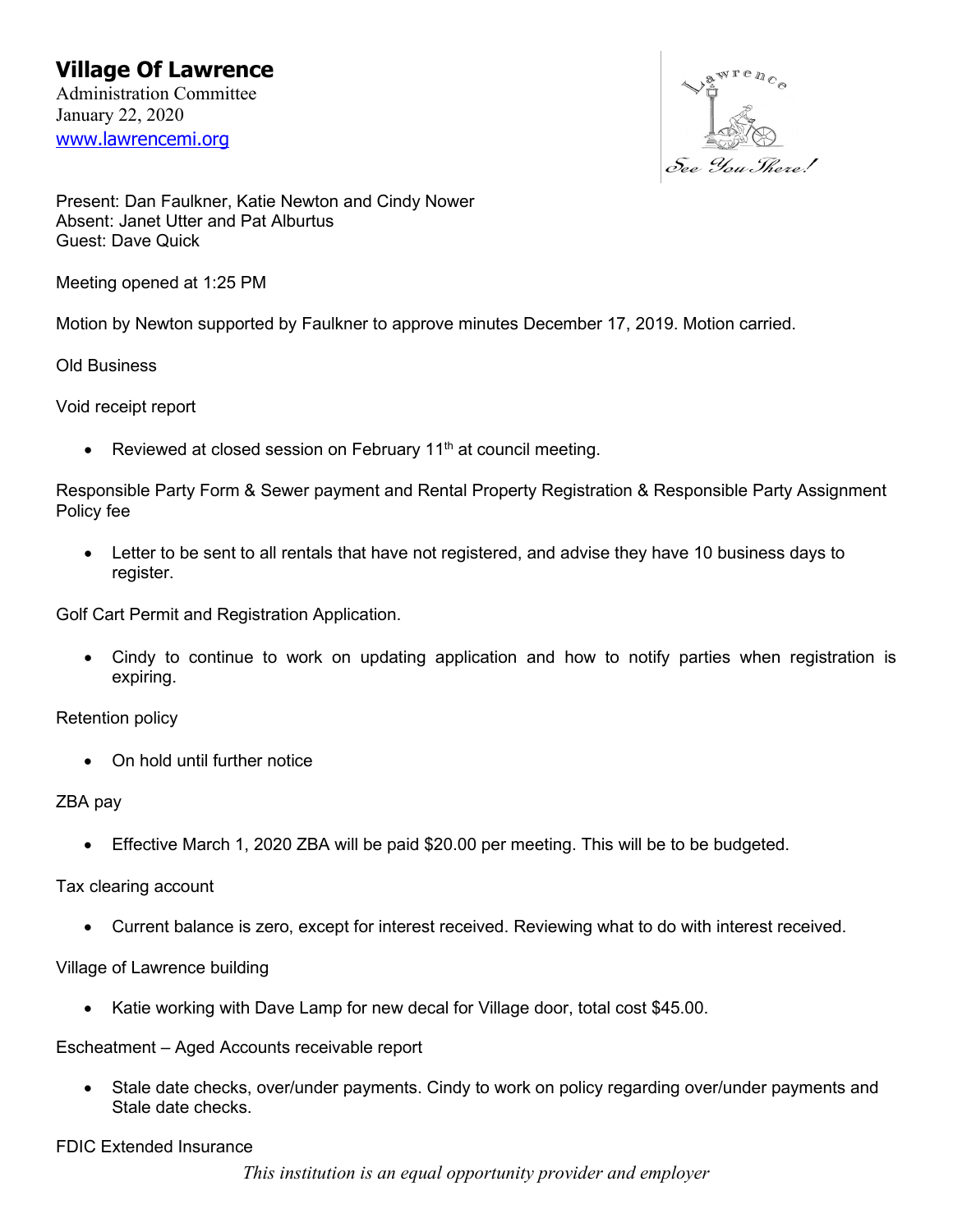# **Village Of Lawrence** Administration Committee January 22, 2020 [www.lawrencemi.org](http://www.lawrencemi.org/)



• What is the next step? Need signer to call, Dan to follow up with bank.

New Business

Budget requests

• Receipt printer/check endorser \$770.39

## Front Office Space

- Floor have quotes
- Door Township paying for new door
- Electric We have two quotes

Hartford Area chamber of Commerce

• Forwarded information to DDA committee

Reimbursement form for Water and Sewer Adjustment request

• Katie to create form and work to PSC committee

Siegfried Crandall PC Announcement

• New addition Joshua Gabrielse CPA

Notice of Proposed Class Action Settlement – Heritage -Crystal Clean Settlement

• Reviewed information received

### Companion Life

• No rate increase, information forwarded to Personnel Committee

Notice from Lawrence Township Treasurer

• New address to pay taxes

### MDOT form 4886

• Schedule of payments

### West Michigan Railroad

• Waiting for update for Attorney

## **OneAmerica**

No action to be taken